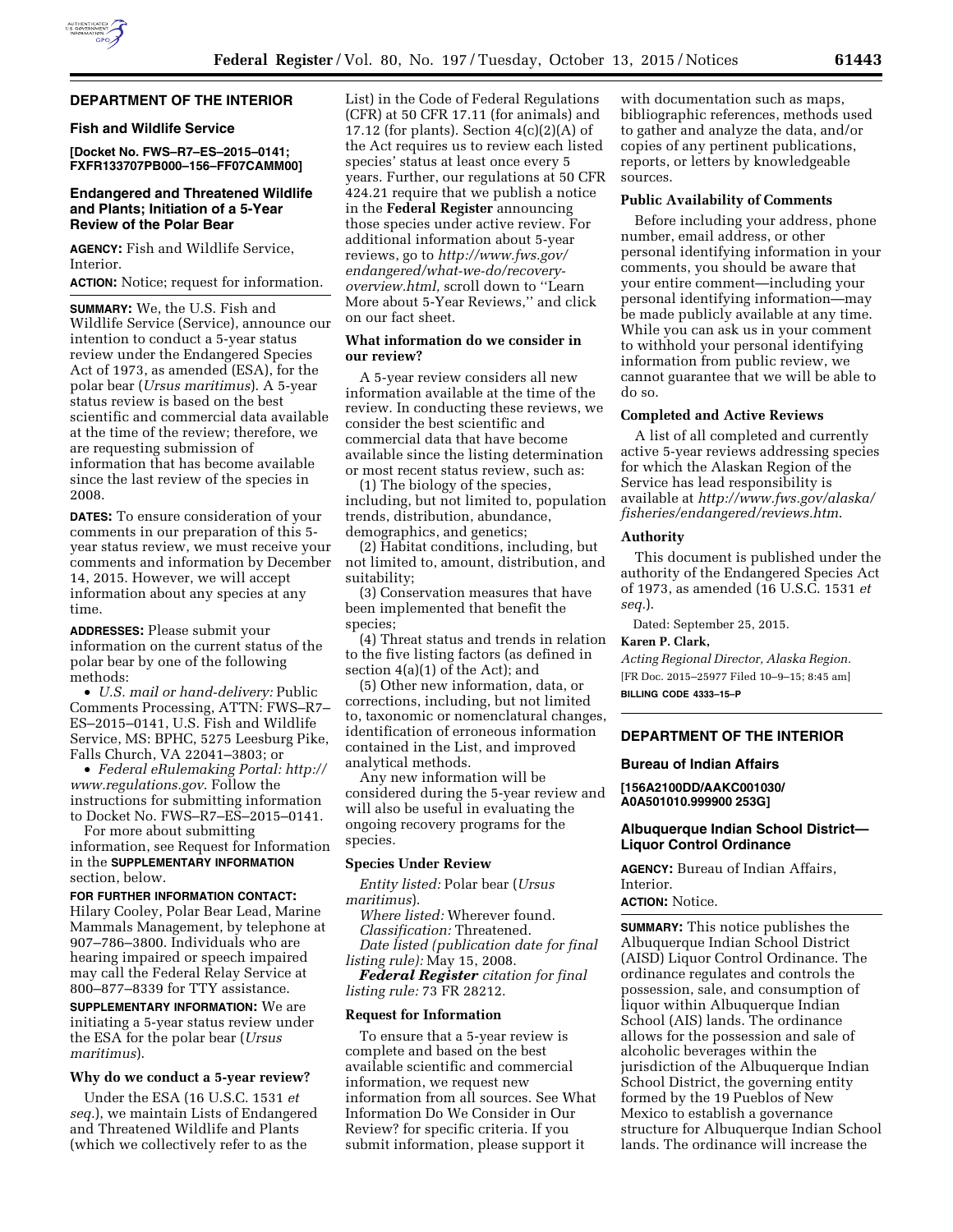ability of the AISD to control the distribution and possession of liquor within its Indian country, and will foster tribal economic development, strengthening tribal government, and improving the delivery of services to the Pueblos.

**DATES:** This law is effective October 13, 2015.

**FOR FURTHER INFORMATION CONTACT:** Ms. Patricia Mattingly, Tribal Government Officer, Southwest Regional Office, Bureau of Indian Affairs, 1011 Indian School Road, NW., Suite 254, Albuquerque, NM 87104; Telephone: (505) 563–3446; Fax: (505) 563–3101, or Ms. Laurel Iron Cloud, Bureau of Indian Affairs, Office of Indian Services, 1849 C Street, NW., MS–4513–MIB, Washington, DC 20240; Telephone: (202) 513–7641.

**SUPPLEMENTARY INFORMATION: Pursuant** to the Act of August 15, 1953, Public Law 83–277, 67 Stat. 586, 18 U.S.C. 1161, as interpreted by the Supreme Court in *Rice* v. *Rehner,* 463 U.S. 713 (1983), the Secretary of the Interior shall certify and publish in the **Federal Register** liquor ordinances that have been duly adopted by Tribes for the purpose of regulating liquor transactions in Indian country. The Albuquerque Indian School lands are Indian country because they are held in trust by the Federal government for the benefit of the 19 Pueblos. The Albuquerque Indian School District Governing Council, exercising by delegation from the 19 Pueblos the governing authority over the AIS lands, duly adopted the Albuquerque Indian School District Liquor Control Ordinance by Resolution No. GC2013–03 on July 24, 2013.

This notice is published in accordance with the authority delegated by the Secretary of the Interior to the Assistant Secretary—Indian Affairs. I certify that the Albuquerque Indian School District Governing Council duly adopted the Albuquerque Indian School District Liquor Control Ordinance by Resolution No. GC2013–03 on July 24, 2013.

Dated: October 5, 2015.

#### **Kevin K. Washburn,**

*Assistant Secretary—Indian Affairs.* 

The Albuquerque Indian School District Liquor Control Ordinance shall read as follows:

# **TITLE 1. BUSINESS REGULATION CHAPTER 1. LIQUOR CONTROL**

Section 1–1–1. *Definitions.* As used in this Chapter the following definitions shall apply unless the context clearly indicates otherwise:

- *AISD court* means the judicial system for the Albuquerque Indian School District established by the Governing Council pursuant to Article V of the District Charter;
- *beer* means a beverage containing more than one-half percent alcohol by volume, obtained by the fermentation of any infusion or decoction of barley, malt and hops or other cereals in water, and includes porter, beer, ale and stout;
- *District* or *AISD* means the Albuquerque Indian School District, and includes all land made subject to the Albuquerque Indian School District Charter;
- *District Manager* means the District official identified in Article VII of the District Charter;
- *Governing Council* means the District's governing body created by Article II of the District Charter;
- *liquor* includes beer, spirituous liquors, wine, all combinations thereof, and any other intoxicating beverage containing alcohol;
- *minor* means any person under the age of twenty-one (21) years;
- *Oversight Commission* means the body created by Article VI of the District Charter;
- *package* means any container or receptacle used for holding liquor for purposes of sale or delivery to a person;
- *person* means an individual, corporation, firm, partnership, limited liability company, enterprise or other legal entity;
- *public place* means highways, roads, streets, driveways, sidewalks, garages, parking areas, stores, other shopping areas, government buildings, schools, churches, public meeting halls, restaurants, theaters, lobbies and hallways of office buildings, open spaces, all means of public conveyance, depots, waiting rooms, bus stops, publicly or school-owned parks and/or playgrounds, and any other location that is generally open to and used by the public, including the grounds thereof;
- *purchase* means any purchase, exchange, barter, traffic, or other receipt of liquor by any person, with or without consideration, by any means whatsoever:
- *sale* means any sale, exchange, barter, traffic, donation, distribution, serving, or supplying of liquor by any person, with or without consideration, by any means whatsoever;
- *server permit* means an alcoholic beverage server permit issued by the state of New Mexico pursuant to the Alcohol Server Education Article of the New Mexico Liquor Control Act,

NMSA 1978 § 60–6E–1 *et seq.* or a successor statute, provided that, if the Oversight Commission adopts AISD standards for the issuance of server permits, *server permit* shall mean the permit issued pursuant to the Oversight Commission standards; special event permit means a permit authorizing the permit holder to dispense alcoholic beverages by the drink, excluding package sales, at the location and during the times specified in the permit;

- *spirituous liquor* means distilled or rectified spirits, potable alcohol, brandy, whiskey, rum, gin and aromatic bitters or any similar alcoholic beverage, including blended beverages, dilutions or mixtures of one or more of the foregoing containing more than one-half percent alcohol, but excluding medicinal bitters;
- *wine* means beverages obtained by the fermentation of the natural sugar contained in fruit or other agricultural products, with or without the addition of sugar or other products, that do not contain less than one-half percent nor more than twenty-four percent alcohol by volume.

Section 1–1–2. *Purpose.* The purpose of this Chapter is to establish limitations and standards for the legalization of the introduction, sale, purchase, service, possession, and public consumption of liquor within the District.

Section 1–1–3. *Related Federal and State Laws.* 

A. For purposes of 18 U.S.C. 1161, this Chapter shall be interpreted and applied as constituting the liquor ordinance adopted under the authority of the Indian Pueblos having jurisdiction over the District.

B. For purposes of the exemption from the New Mexico Liquor Control Act provided by NMSA 1978 § 60–3A– 5(D), this Chapter shall be interpreted and applied as constituting the law of the Indian Pueblos authorizing the sale, service, possession or public consumption of liquor within the boundaries of the District, on the terms and conditions stated in this Chapter.

Section 1–1–4. *AISD Liquor License.*  A. *Governing Council Authorization.*  Any person qualified to hold a liquor license under this Chapter may be authorized to engage in the wholesale purchase, retail sale, or retail distribution of liquor within the District upon terms and conditions approved by resolution of the Governing Council and consistent with this Chapter. Any person granted such approval will be deemed to hold an AISD liquor license.

B. *Contents of License.* The license shall specify whether the licensee is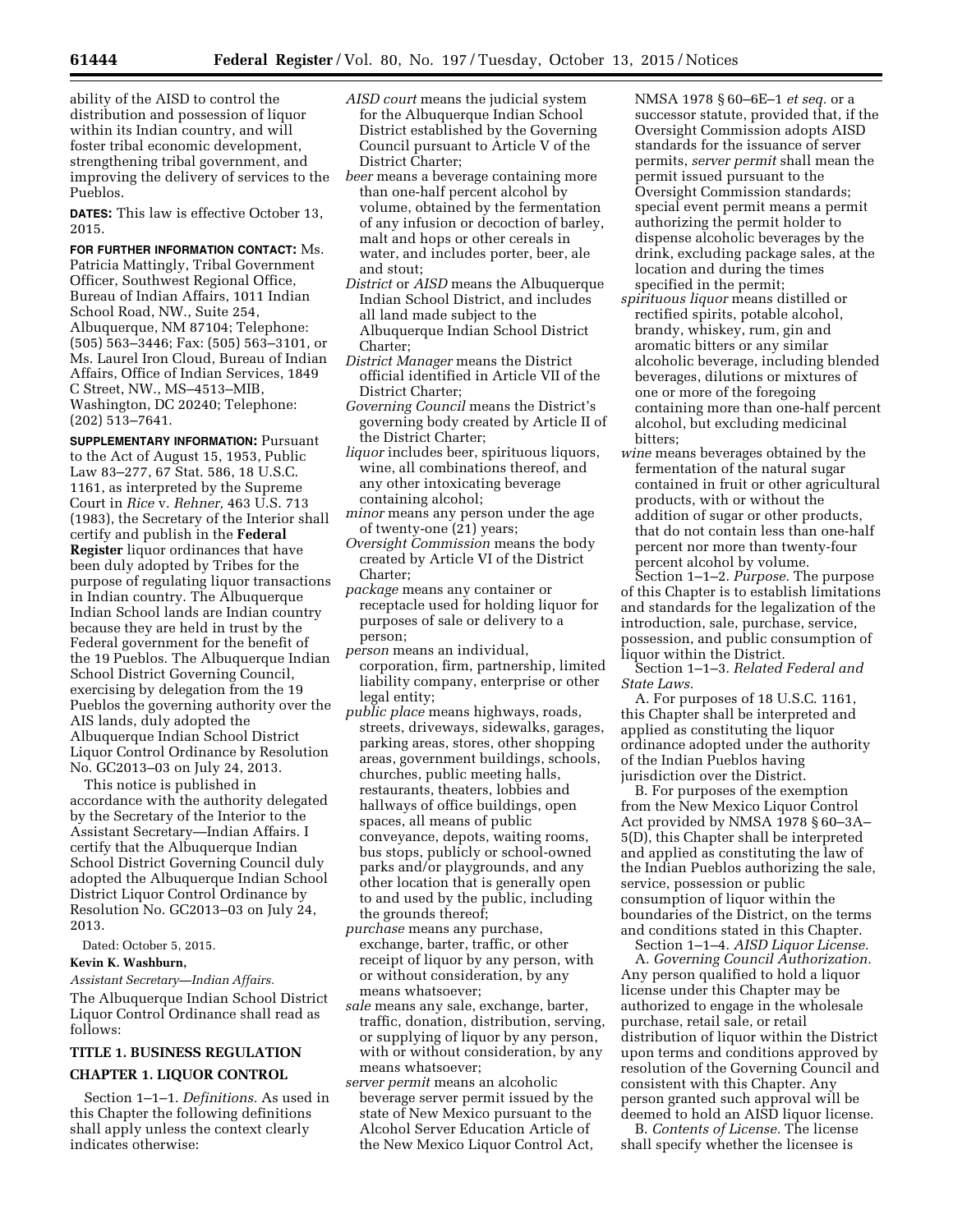authorized to make package sales, sales by the drink for consumption on the licensed premises, or both. The license shall specify what types of liquor the licensee is authorized to sell and shall identify the licensed premises within which sales are authorized.

C. *License Revocation.* The Governing Council has the authority to revoke an AISD liquor license for any violation of this Chapter or other law applicable to the licensed person, including the tax ordinances enacted by the Governing Council.

D. *Source of Liquor.* The person granted an AISD liquor license must purchase all liquor sold within the District from a person licensed by the state of New Mexico to sell liquor at wholesale.

E. *Revocable Privilege.* A liquor license granted by the Governing Council is a revocable privilege, and no person holding a liquor license shall be deemed to have acquired any vested property rights in or under the license.

F. *Term.* Each liquor license shall be issued or renewed for the term fixed by the Governing Council.

G. *Qualifications.* 

(1) An application for a liquor license constitutes a request that the Governing Council make a decision on the applicant's general suitability, character, integrity, and ability to import, sell, dispense, or distribute liquor within the District in conformity with this Chapter.

(2) An applicant for a liquor license and a person to whom a liquor license has been granted shall at all times bear the burden of proving its qualification to hold a liquor license.

(3) No liquor license shall be issued to or held by a person who has been convicted of two or more violations of this Chapter in a twelve month period, or whose liquor license (issued by any jurisdiction) has been revoked at any time. If a person who owns ten percent (10%) or more of the ownership interests in the entity holding an AISD liquor license is disqualified to hold the liquor license under this Section 1–1– 4(G)(3), then the entity is also disqualified to hold an AISD liquor license.

(4) The person holding an AISD liquor license must have the character, integrity, financial ability, and business skills necessary to acquire, sell, dispense, or distribute liquor within the District in conformity with this Chapter.

H. *License Fee.* The Governing Council shall by resolution establish the amount of the license fee required for issuance or renewal of a liquor license authorizing package sales and for issuance or renewal of a liquor license

authorizing sales by the drink on the licensed premises.

I. *Investigations.* An applicant for a liquor license and a person to whom a liquor license has been granted shall comply with all administrative subpoenas issued by the District Manager pursuant to Section 1–1–10. If an applicant or licensee, or any employee or principal of an applicant or licensee, refuses or fails to comply with a subpoena issued by the District Manager, that person's application or license may be suspended, revoked, or denied by the Governing Council, based solely upon such failure or refusal.

J. *Special Event Permit.* 

(1) Public Events. Any person holding a license under this chapter authorizing sales of liquor by the drink within the licensed premises may dispense liquor at a special public event located outside of the licensed premises upon receiving a permit from the Oversight Commission with the concurrence of the Chairman and Vice Chairman of the Governing Council of the District and upon the payment of the permit fee fixed by the Oversight Commission. As used in this subsection, ''special public event'' includes any fair, cultural or artistic performance, athletic competition of a seasonal nature, or other event held on an intermittent basis. The permit shall be valid for no longer than the duration of the special public event.

(2) Private Events. Any person holding a license under this chapter authorizing sales of liquor by the drink within the licensed premises may dispense liquor at a private event located outside of the licensed premises and catered by the licensee upon receiving a permit from the Oversight Commission with the concurrence of the Chairman and Vice Chairman of the Governing Council of the District and upon the payment of the permit fee fixed by the Oversight Commission. The permit shall be valid for no more than twelve hours.

(3) The person holding a license to sell liquor by the drink and its employees shall be the only persons permitted to dispense liquor during the function for which the special event permit was issued.

(4) Issuance of the special event permit is within the discretion of the Oversight Commission.

(5) The special event permit shall identify the location where the special event will take place, the hours and days during which the permit is in effect, and the types of liquor that may be dispensed under authority of the permit. The permit shall not authorize package sales of liquor.

(6) The permittee shall be subject to all District laws and regulations regulating the sale of liquor by the drink.

Section 1–1–5. *Server Permit.*  A. *Servers.* Every person directly involved in selling, dispensing, or serving liquor within the District shall have a current and valid server permit in his/her possession when engaged in such activity.

B. *Retailers.* Any person authorized by this Chapter to sell liquor within the District shall not employ or engage any person to sell, dispense or serve liquor within the District unless that person holds a current and valid server permit.

C. *Standards.* The Oversight Commission is authorized, but not required, to establish District standards and requirements under this Chapter for obtaining and retaining a server permit; provided that any such standards and requirements shall be at least as stringent as the requirements applicable outside the District imposed by the Alcohol Server Education Article of the New Mexico Liquor Control Act, NMSA 1978 § 60–6E–1 *et seq.* or a successor statute.

Section 1–1–6. *Right to Require Proof of Age; Right to Refuse Sale.* 

A. *Proof of Age.* Any person authorized by this Chapter to sell liquor within the District shall have the authority to require any person purchasing or desiring to purchase liquor to produce proper evidence of age and identity before making any sale of liquor to such person.

B. *Refusing to Sell.* Any person authorized by this Chapter to sell liquor within the District shall have the authority to refuse to sell liquor to any person who is unable to produce proof of age and identity.

Section 1–1–7. *Liability Insurance.*  A. *General Public Liability.* Any person authorized by this Chapter to sell liquor within the District shall obtain general public liability insurance in an amount not less than one million dollars (\$1,000,000) per occurrence, or such higher amount set by resolution of the Governing Council.

B. *Dram Shop Liability.* If the Governing Council, the AISD court, or another court with jurisdiction to do so imposes dram shop liability on a person authorized to engage in the sale of liquor within the District, the licensed person shall obtain insurance adequate to cover such liability, in such amount set by resolution of the Governing Council.

Section 1–1–8. *Terms and Conditions of Sales.* 

A. *Election Day.* Sale of liquor is allowed on any state or federal Election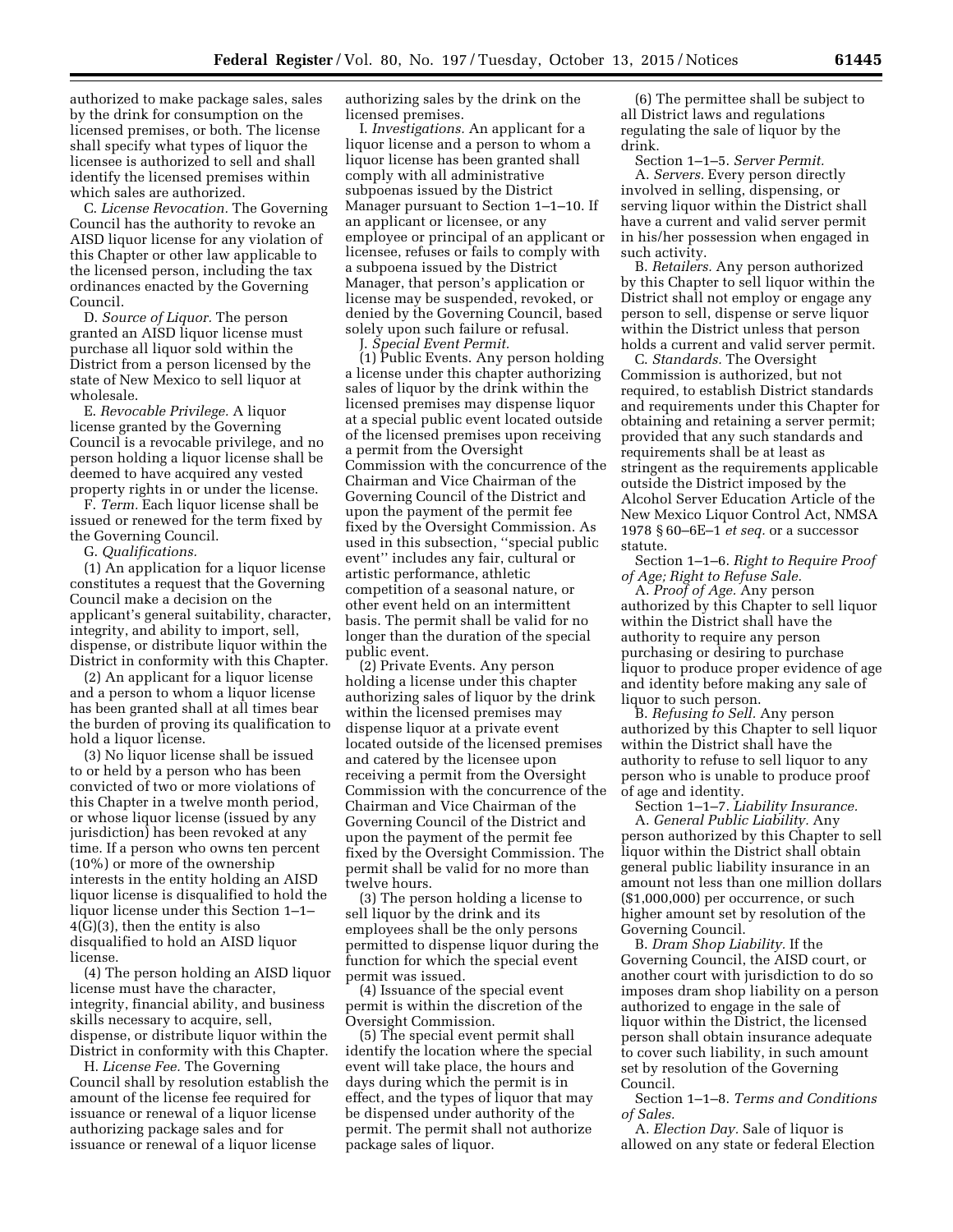Day only to the same extent allowed by state and municipal law within the boundaries of the City of Albuquerque.

B. *Hours for Sales for Consumption on Licensed Premises.* Liquor shall be sold by the drink, served, and consumed on the licensed premises only during the same hours and days allowed by the laws of the State of New Mexico and the City of Albuquerque in effect from time to time.

C. *Hours for Package Sales.* Liquor shall be sold in unbroken packages, for consumption off the licensed premises and not for resale, only during the same hours and days allowed by the laws of the State of New Mexico and the City of Albuquerque in effect from time to time.

D. *Cash Sales.* All sales of liquor shall be for cash, check, money order, debit card, or credit card, and no credit shall otherwise be extended to any person for the purchase price of liquor.

E. *Sales for Personal Use; Resale Prohibited.* All sales of liquor authorized by this Chapter shall be retail sales for the personal use of the purchaser and shall not be for the purpose of resale, whether or not the resale is for profit or in the original container.

F. *Licensed Premises.* All sales of liquor authorized by this Chapter shall take place only within the licensed premises identified in the seller's liquor license or any applicable special event permit.

G. *Participation by Minors Prohibited.*  All handling, stocking, possession, and sale of liquor shall be conducted only by persons twenty-one (21) years of age or older. Proof of age must be shown by a current and valid government-issued driver's license or other governmentissued form of identification that contains birth date and photo of the holder of the license or identification.

H. *Compliance with Section 9.* All liquor sales shall be conducted in strict compliance with Section 1–1–9.

I. *No Public Nuisance.* All liquor sales shall be conducted in a manner that prevents the creation of a public nuisance on or near the licensed premises.

Section 1–1–9. *Civil Offenses.* The following conduct is prohibited within the District:

A. *Sales to Minors.* No person shall sell any liquor to any person under the age of twenty-one (21) years.

B. *Purchase or Possession by Minors.*  No person under the age of twenty-one (21) years shall purchase, attempt to purchase, possess, or consume any liquor.

C. *Unauthorized Sale.* No person shall sell any liquor except under the authority of, and in conformity with all

requirements of, a current and valid AISD liquor license and any applicable special event permit.

D. *Unauthorized Purchase.* No person shall knowingly purchase any liquor from a person who is not authorized to sell the liquor pursuant to a current and valid AISD liquor license.

E. *Sale Outside Licensed Premises.* No person selling liquor under the authority of a current and valid AISD liquor license or special event permit shall sell any liquor outside the boundaries of the premises identified in the liquor license or the applicable permit.

F. *Sale to Intoxicated Person.* No person selling liquor under the authority of a current and valid AISD liquor license shall sell any liquor to any person who the seller has reason to believe is intoxicated.

G. *Sale for Resale.* No person selling liquor under the authority of a current and valid AISD liquor license shall sell liquor with knowledge that the liquor will be resold, either within or outside the District.

H. *Purchase for Resale.* No person shall purchase liquor with the intention of reselling the liquor, within or outside the District.

I. *Drinking in Public Places.* No person shall drink any liquor in a public place that is not part of the licensed premises under a current and valid AISD liquor license or special event permit.

J. *Open Containers Prohibited.* No person shall have an open container of liquor in a public place that is not part of the licensed premises under a current and valid AISD liquor license or special event permit; or shall possess an open container of liquor in or on a vehicle.

K. *False Identification.* No person shall attempt to purchase liquor through the use of false or altered identification which falsely purports to show the individual to be over the age of twentyone (21) years.

L. *Drinking on Premises of Package Store.* No person shall consume liquor on the licensed premises of a facility that is authorized only to sell liquor for consumption off the licensed premises.

Section 1–1–10. *Administration.*  A. *District Manager.* The District Manager is hereby granted administrative authority to perform the following actions relating to liquor licenses and special event permits issued under the authority of this Chapter, subject to review by the Oversight Commission:

(1) investigate applicants for a liquor license or permit and holders of a liquor license or permit to ensure their

eligibility to obtain or hold a liquor license or permit, as applicable, (2) impose civil penalties under

Section 1–1–11, (3) issue written demands to comply

with this Chapter or any requirement of a liquor license or permit,

(4) issue administrative subpoenas requiring the production of relevant records, books, information, evidence or other documents and/or the presence and testimony of any person relating to any matter under consideration or investigation by the District Manager under this Section 1–1–10,

(5) suspend a liquor license for up to forty-five (45) days for any violation of this Chapter,

(6) perform such other actions that are reasonably necessary and proper to carry out the authority granted by this Section 1–1–10.

B. *Oversight Commission.* A person adversely affected by an act or failure to act of the District Manager in the administration of this Chapter, including suspension of a liquor license, may seek review of the District Manager's conduct by the Oversight Commission, pursuant to procedural rules adopted by the Oversight Commission. The Oversight Commission may affirm, reverse, or modify the action of the District Manager.

C. *Governing Council.* A person adversely affected by a decision of the Oversight Commission may appeal that action to the Governing Council; provided that a written notice of appeal must be filed with the Secretary of the Governing Council within ten (10) business days of the action being appealed. The Governing Council shall review the appeal based on the administrative record and may conduct such further hearings or other proceedings as it deems appropriate. The decision of the Governing Council is final and is not subject to review by any court or other body.

Section 1–1–11. *Penalties.*  A. *Civil Penalty.* Any person who knowingly violates any provision of this Chapter shall be subject to a civil assessment of not less than five hundred dollars (\$500) and not more than ten thousand dollars (\$10,000) for each violation.

B. *Criminal Prosecution.* The imposition of civil penalties under this Chapter shall not bar prosecution and conviction of a person who violates any criminal law applicable within the District.

Section 1–1–12. *Sovereign Immunity Reserved.* Nothing in this Chapter shall be construed as a waiver of the sovereign immunity of the District.